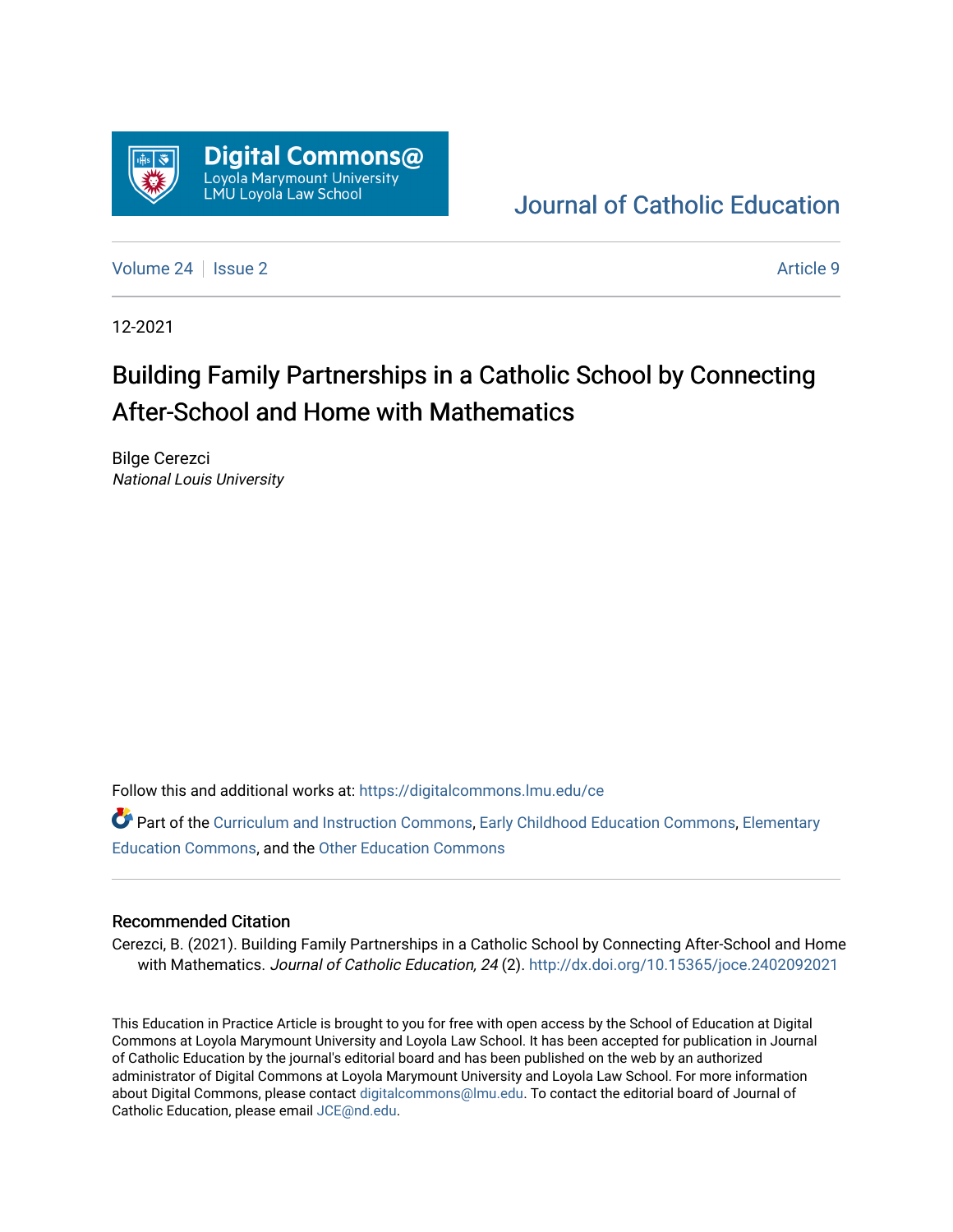*Journal of Catholic Education* Fall 2021, Volume 24, Issue 2, 159-169 This work is licensed under CC BY 4.0.  $(c)$   $(i)$ <https://doi.org/10.15365/joce.2402092021>



# **Building Family Partnerships in a Catholic School by Connecting After-School and Home with Mathematics**

Bilge Cerezci, Ph.D.<sup>1</sup>

**Abstract:** Parents need guidance, support, and motivation to learn how to support their young children's mathematical development in ways that are more foundational and effective. The In Addition Afterschool Mathematics Program serves 24 students in grades 3, 4, and 5 and their parents in an urban neighborhood at a Catholic elementary school. In the In Addition Afterschool Mathematics Program, we see families as partners and build our after-school program around supporting mathematics thinking and discoveries by engaging the whole family.

**Keywords:** after school, family math, partnership

*How many ways are there to count the number of creatures in our cabin? What do you notice about them? What are some similarities and differences between them? Can we group them based on their similarities and differences? How many different ways can we sort them?*

M athematics is a shared universal language and an integral part of everyday experiences for all human beings. Asking children simple questions about the world around  $\blacktriangle$  them and what they notice while encouraging them to ask questions can reinforce mathematical skills and help them turn their intuitive mathematics discoveries and understanding into more generalizable and sophisticated mathematics knowledge [\(Bahr & Garcia](#page-9-0), [2010](#page-9-0); [Starkey](#page-11-0) [et al.](#page-11-0), [2014](#page-11-0); [Rouse et al., 2005\)](#page-11-1). Through such accessible, relevant, and challenging mathematics learning experiences, children can develop robust mathematics knowledge, which will potentially have positive long-term implications for their academic performance in mathematics and other subject areas ([Duncan et al., 2007](#page-10-0); [Sanders & Rivers, 1996](#page-11-2); [Weiss & Pasley, 2004\)](#page-11-3).

<sup>1</sup> National Louis University **D** <https://orcid.org/0000-0002-9648-2387>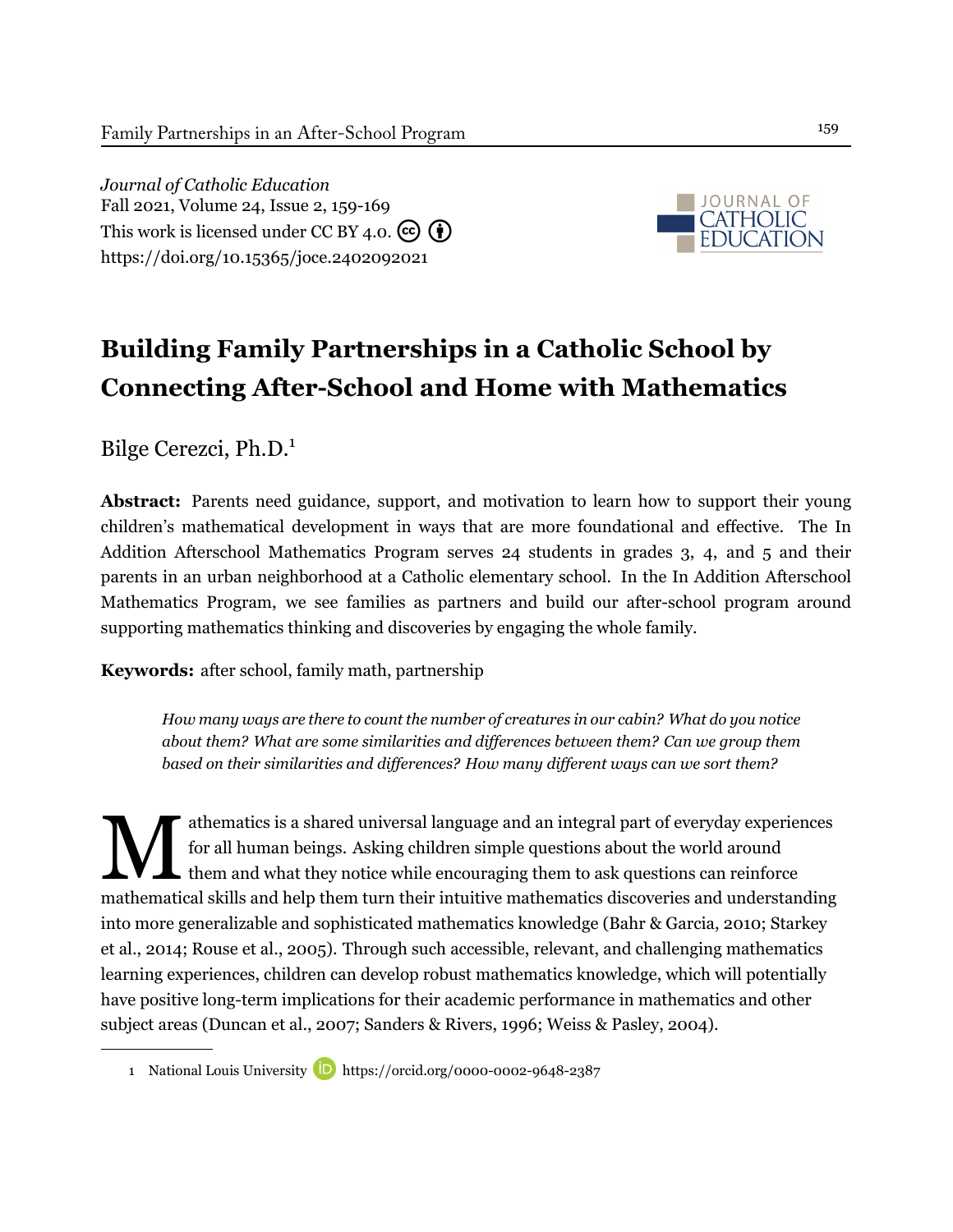Because children's learning begins in the home, families hold a critical place in laying the social and intellectual foundations for their children's learning and development [\(West et al.,](#page-11-4) [1998](#page-11-4)). Empirical evidence from decades of research consistently highlights numerous benefits of family involvement for children's learning, including school readiness, promotion of academic achievement, and college preparation ([Heystek, 2003;](#page-10-1) [Hoover-Dempsey et al.](#page-10-2), [1995;](#page-10-2) [Jeynes,](#page-10-3) [2010\)](#page-10-3). In her extensive review of the literature on parent involvement, [Epstein \(1992](#page-10-4)) noted that "students at all grade levels do better academic work and have more positive school attitudes, higher aspirations, and other positive behaviors if they have parents who are aware, knowledgeable, encouraging, and involved" (p. 1141).

However, in the era of Common Core State Standards for Mathematics, the experience of learning and doing mathematics looks radically different than that to which many parents are accustomed. Today, many people view mathematics as a discipline consisting of a set of facts, formulas, and algorithms that one must memorize without uncovering or recognizing how mathematics is situated within one's life [\(Beilock et al., 2009;](#page-9-1) [Chang & Beilock](#page-10-5), [2016\)](#page-10-5). As a result, many parents harbor anxiety about mathematics ([Civil et al.](#page-10-6), [2003](#page-10-6); [Xolocotzin & Jay, 2012\)](#page-11-5). The difficulties and frustrations are even more amplified for parents of children with mathematical learning difficulties [\(Abreu & Cline, 2005\)](#page-9-2). Sometimes these attitudes toward mathematics can have a negative impact on their children's dispositions toward mathematics ([Maloney et al.](#page-11-6), [2015](#page-11-6)).

Parents need guidance, support, and motivation to learn how to support their young children's mathematical development in ways that are more foundational and effective. Helping families understand the importance of (a) conceptual understanding of mathematics over rote memorization and (b) supporting their children's mathematics learning outside the classroom is one way to break a continuous cycle of mathematics anxiety and improve attitudes and achievement by motivating children to learn, grow, and improve [\(Boaler, 2015;](#page-9-3) [Civil & Bernier, 2006\)](#page-10-7).

#### **Supporting Family Mathematics in an After-School Program**

After-school programs are typically designed to support students' academic growth in different subject areas in the afternoon or evening, after they have finished school. Traditionally, the learning and teaching experiences provided in these programs are geared toward boosting academic performance and providing a safe and structured environment for the children of working parents. Studies increasingly show that engaging families in children's learning has a powerful and positive impact on students' future academic outcomes [\(Henderson & Mapp, 2002](#page-10-8)). Although this research has largely been carried out in traditional classroom settings, the findings are encouraging indicating that such an approach may also be effective in programs that provide academic support to children and their families in after-school hours.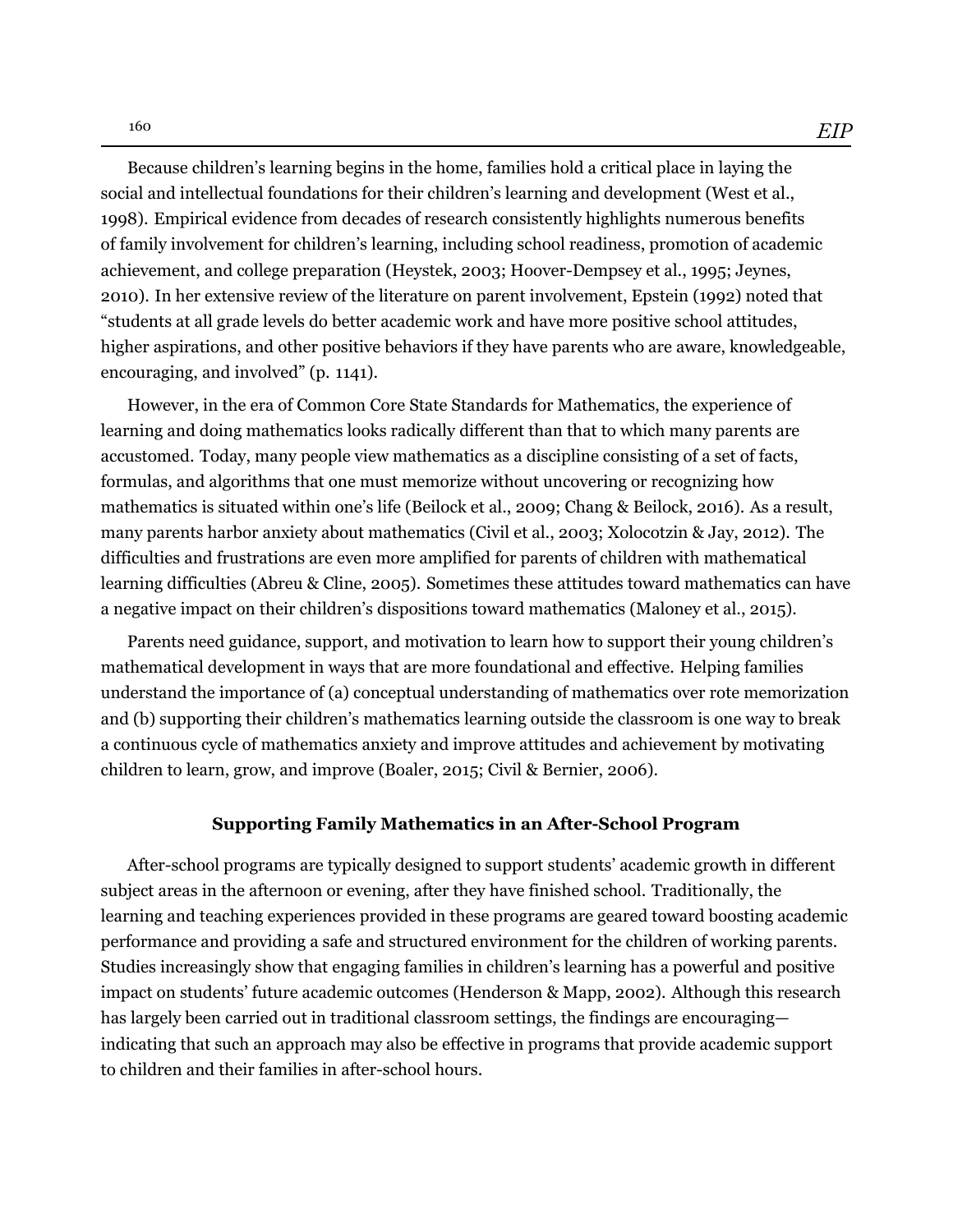## Family Partnerships in an After-School Program 161

Well-designed partnerships with families not only have the potential to increase both students' and parents' self-confidence, in general—and in mathematics, specifically—but also make a substantial contribution to children's mathematics learning and achievement ([Epstein, 2018](#page-10-9); [Garcia](#page-10-10) [& Weiss, 2017](#page-10-10)). Family engagement activities around mathematics in after-school programs can create a space for educators, children, and families to learn and talk about mathematics and can help parents participate in their children's learning and support their academic success ([Garcia &](#page-10-10) [Weiss](#page-10-10), [2017\)](#page-10-10). Such experiences can also help parents develop positive attitudes toward mathematics and influence the ways they interact with their children in mathematics activities at home. Moreover, there is also the potential for parents to begin to embrace mathematics in their own everyday experiences.

#### **Family Mathematics Engagement: The In Addition Afterschool Mathematics Program**

The *In Addition Afterschool Mathematics* Program takes place in an urban neighborhood at a Catholic elementary school. An anonymous donor has funded the project, so there is no charge for children and families. In 2019–2020, the project's seventeenth year, it served 24 students in grades 3, 4, and 5 and their parents, representing a diverse group of African American, Latino, Chinese, and European heritage. At the time, our team consisted of a classroom teacher, a mathematics consultant, an administrative assistant, a theater arts instructor, two PhD students who worked in the after-school program, a university professor in the school of education, and an elementary school principal. Teaching responsibilities are always shared among all team members.

This program resonates the charism of St. Vincent as well as the current ideas about teaching and learning. More specifically, the program values and honors children's and parents' ideas (Meier, 2002) and uses social justice as the direction for learning ([Nieto](#page-11-7), [2003](#page-11-7)) where teachers create classrooms in which all students have ownership [\(Darling-Hammond & Bransford, 2005](#page-10-11)). These ideas are significant in the after-school program's work. Our philosophy also echoes the recommendations of the [National Institute on Out-of-School Time \(2000\)](#page-11-8) and the [National Council](#page-11-9) [of Teachers of Mathematics \(2000](#page-11-9)). These leading organizations emphasize that it is essential to provide children with opportunities to be active participants in the development of their own mathematical understandings and to be instructed by teachers using strategies that begin with children rather than with teachers or with a school-mandated mathematics curriculum.

In its after-school hours, *In Addition* facilitates the teaching and learning of mathematics without regular classroom constraints, such as high-stakes testing and grades. Our children do not take part in after-school test preparation offerings. Mathematics skills are developed by empowering children to depend on their own curiosity, to grow their ideas, and to work cooperatively with others and productively alone [\(McVarish](#page-11-10), [2008\)](#page-11-10). Everyone—children, teachers, parents, and community members—is involved in a variety of ways. Students' investigations, based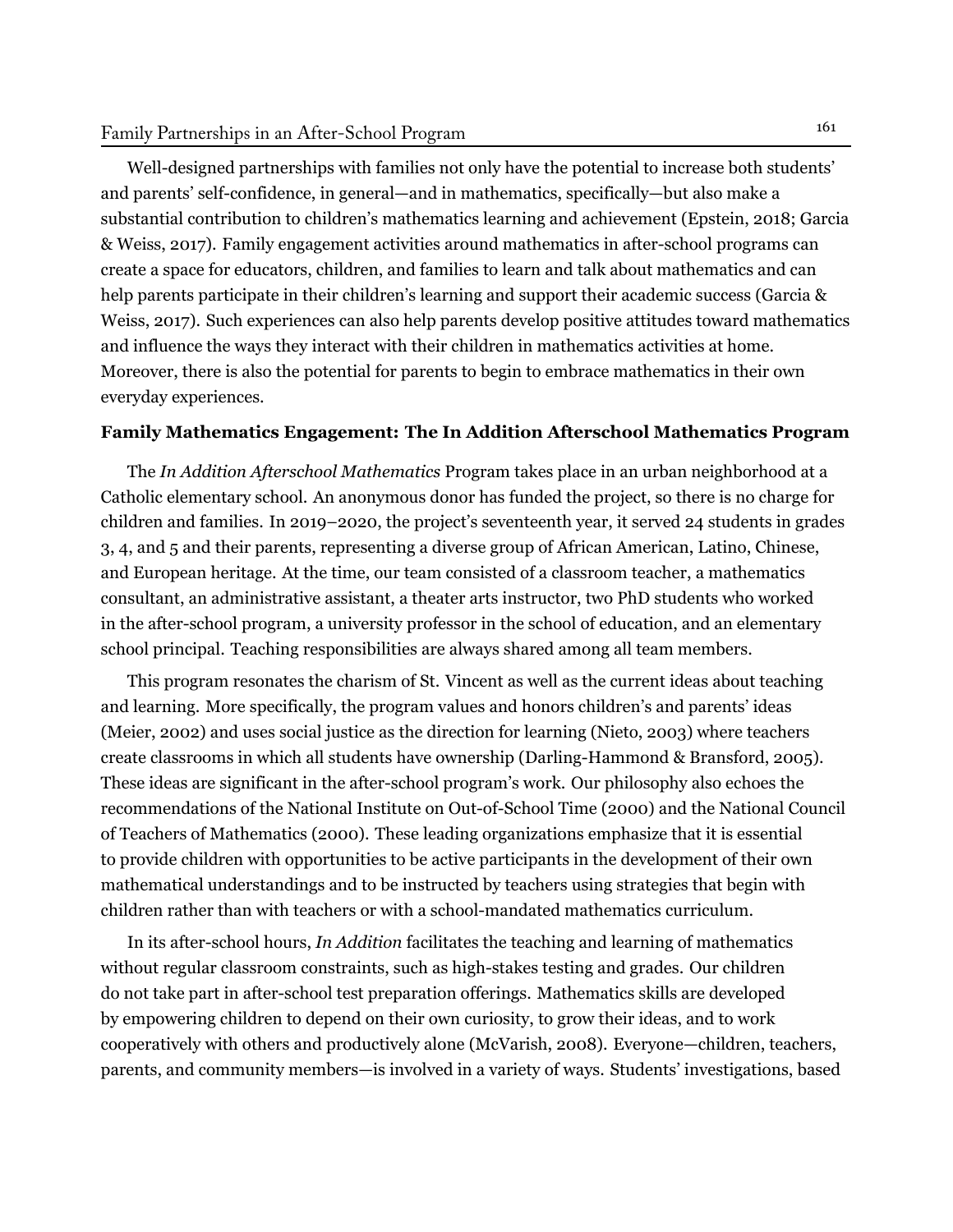on their needs and impetus, are often linked to their neighborhood and homes. Parent participation, through monthly parent meetings and two weekend retreats, provides both a support system for students and links between home, school, and community. Our aim is to help children turn everyday questions into child-powered inquiries and to value persistence, revision, and struggle in learning.

Another aim of the program is to help shape parents' new or expanded understandings of mathematical thinking either at school or at home. Parents and their children attend two "Mathematics in the Woods" camping weekends, built around doing mathematics in natural settings as a family event. The two retreats are situated on the grounds of a children's camp located in a mountainous area about 60 miles north of New York City. At least one parent must accompany their child on these family retreats. The retreats are planned for one weekend in October, which sets the stage for our work together throughout the year, and another in May: Our May retreat is a celebration of our learning together that year.

#### **Connecting After-School and Home with Mathematics:** *Five Creatures*

In the *In Addition Afterschool Mathematics Program*, we often use literacy as a tool to provide context for mathematical discovery and questioning. Research has consistently shown that reading together as a family is an important experience that can be used to teach about many subjects including mathematics—as it provides contexts that allow students to draw on their prior knowledge to bring meaning to the mathematics [\(Miller, 1998;](#page-11-11) [Murphy, 1999](#page-11-12); [Whitin et al., 1990](#page-11-13); [Whitin &](#page-11-14) [Wilde](#page-11-14), [1992](#page-11-14)). During our "Mathematics in the Woods" camping weekends, we provide parents and children with several storybooks that encourage mathematical thinking and problem-solving skills. We find that using literature as a tool to talk about different mathematics concepts is a safe way for parents anxious about mathematics to engage with their children in an unpressured mathematics activity that is simultaneously enjoyable and intellectually intriguing. It also creates opportunities to introduce new mathematics vocabulary, make connections among mathematics concepts, and highlight ways that mathematics can be applied across different contexts [\(Whitin & Wilde](#page-11-14), [1992](#page-11-14)).

In October of 2019, during our three-day "Mathematics in the Woods" camping trip, we provided families with a copy of *Five Creatures*—a storybook written by Emily [Jenkins \(2001](#page-10-12)). *Five Creatures* introduces five members (three humans and two cats) of a single family and sorts the family members by various attributes (e.g., size, hair color). In the book, the characteristics that family members have in common are examined, as are those attributes that set them apart. The following two foundational mathematical ideas are highlighted in the story: (1) attributes can be used to sort collections (e.g., family members) into sets (e.g., two with long hair and three with short hair); and (2) the same collection can be sorted in different ways (e.g., family members are grouped by their height, gender, and eye color). Sorting is an important mathematical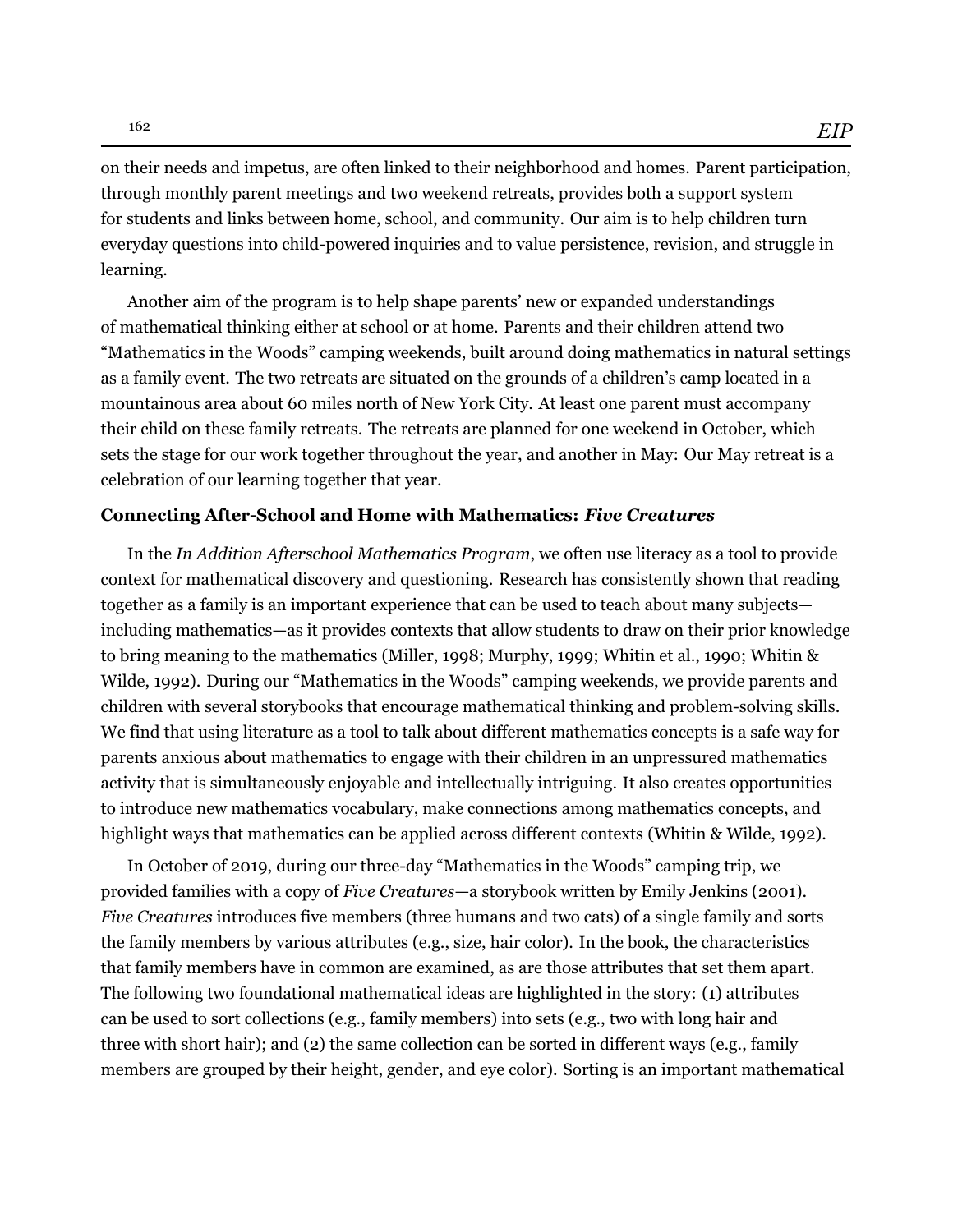skill because it encourages children to use their analytical thinking skills, which are the basis of reasoning and higher-order thinking. Studies have shown that by comparing objects to one another and understanding the relationship between sets of objects, children engage in transitive thinking [\(Clements](#page-10-13) & Sarama, [2007;](#page-10-13) [Ginsburg](#page-10-14) et al., [2008\)](#page-10-14). For instance, blue blocks are bigger than red blocks and smaller than yellow blocks; blue blocks should thus be placed into the pile for medium-sized blocks.

Like all mathematical experiences, sorting is most effective when it is related to children's everyday life and when they are able to see mathematics in the real world to understand its place and uses [\(McVarish,](#page-11-10) [2008](#page-11-10)). We chose *Five Creatures* as a tool to explore and discuss mathematical ideas and concepts around sorting because it allowed us to provide opportunities for our families to make connections between mathematics and their own lives. These connections are crucial to making mathematics accessible and for helping families use literature and mathematics to make sense of their lives and appreciate the divergent thinking among family members. Therefore, each day of our camping trip, we tailored several activities to build around the foundational mathematics concepts showcased in the *Five Creatures* story. In this paper, we show how we weaved this story into the activities over the course of the October 2019 retreat.

#### **Day 1: "Let's Read"**

On the first day of the camping trip, all of the families arrived at the camping area late in the afternoon. After settling in and meeting with other members of the In Addition community, we came together as a large group and read the *Five Creatures* story before bedtime. As we were reading the story, In Addition members talked about some of the similarities and differences that they observed in the story and how it related to their own lives and families. We also left a copy of the book in each cabin and asked families to revisit the story during the camping trip.

#### *Day 2: "Creatures in our Family"*

After breakfast, we asked the parents and their children to reflect on the story we had read the night before. We talked about what they remembered from the story and how it related to their own lives. Some families identified with the family portrayed in the story and talked about how some of their family members share certain characteristics (e.g., a dislike of coffee). We sat together as a group and had a conversation about the similarities and differences that they observed in their own families. Following this collective conversation, we asked parents and their children to think about and discuss ways that their immediate family members were similar and different. Once they completed their conversations, we asked them to illustrate two ways to sort the "creatures" in their home by using the template we provided (see Figure 1).

This activity helps us build a bridge between mathematics at school and mathematics at home, while encouraging families to share what makes them unique. Finding different sets among family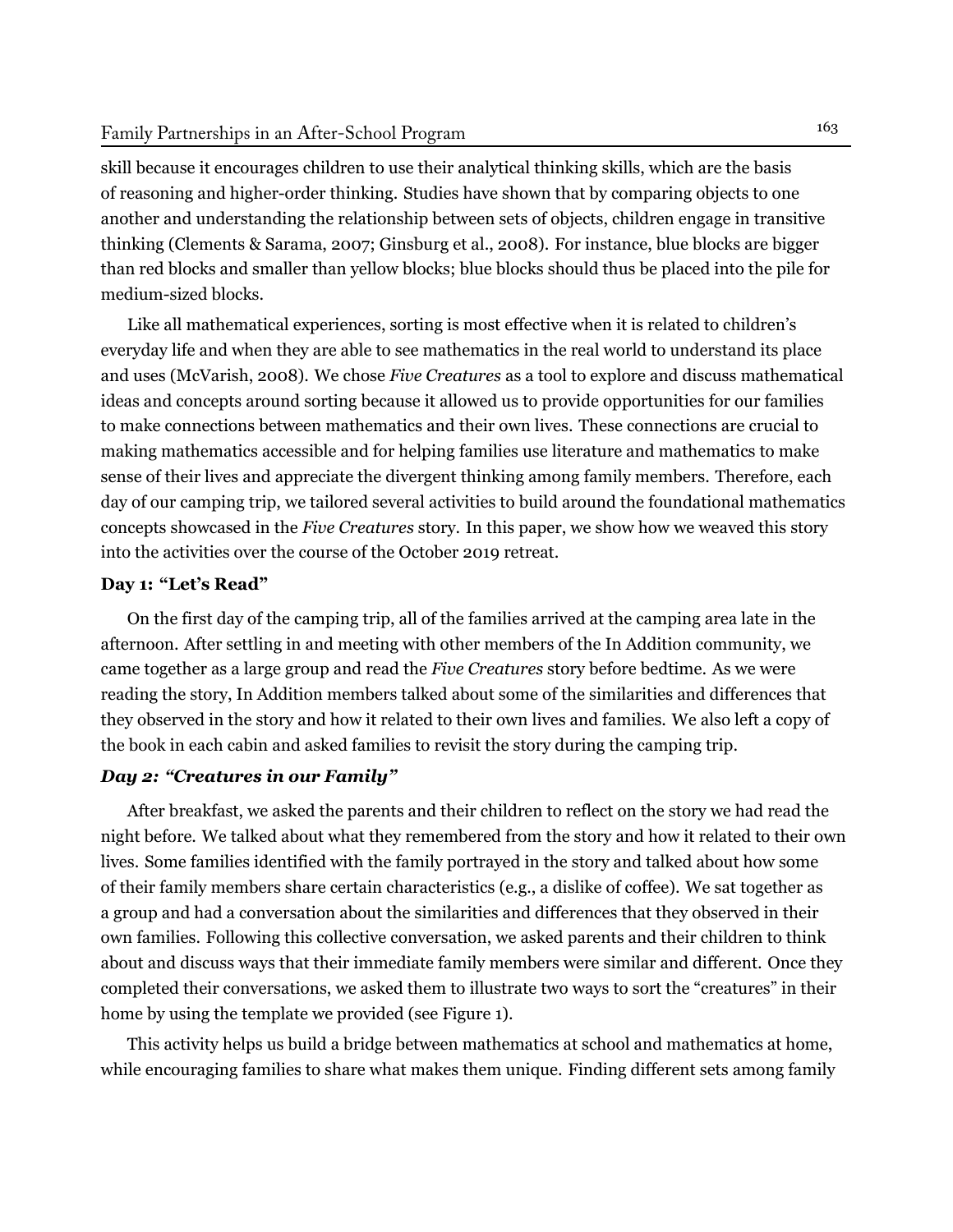### **Figure 1**

*Creatures in Sharon's family*



members is a way to celebrate what makes us special and what makes us similar. For example, Sharon and her family used gender as an attribute to sort the members of her family. Similar to the family in the story, she indicated that there were five "creatures" in her family. While two of the creatures were female, the rest were male (see Figure 1). Emilia, on the other hand, used eye color as an attribute to sort her family members, and indicated that only one creature in her family had green eyes, while the other three had blue eyes (see Figure 2).

Once each family completed their sorting and illustration, we asked the families to sit together in groups of 5 to 10 people, and to share their illustrations with their cabin-mates before they went to bed that night. This allowed us to give the families time and space to get to know one another, but it also enabled us to have these mathematical conversations within a larger community.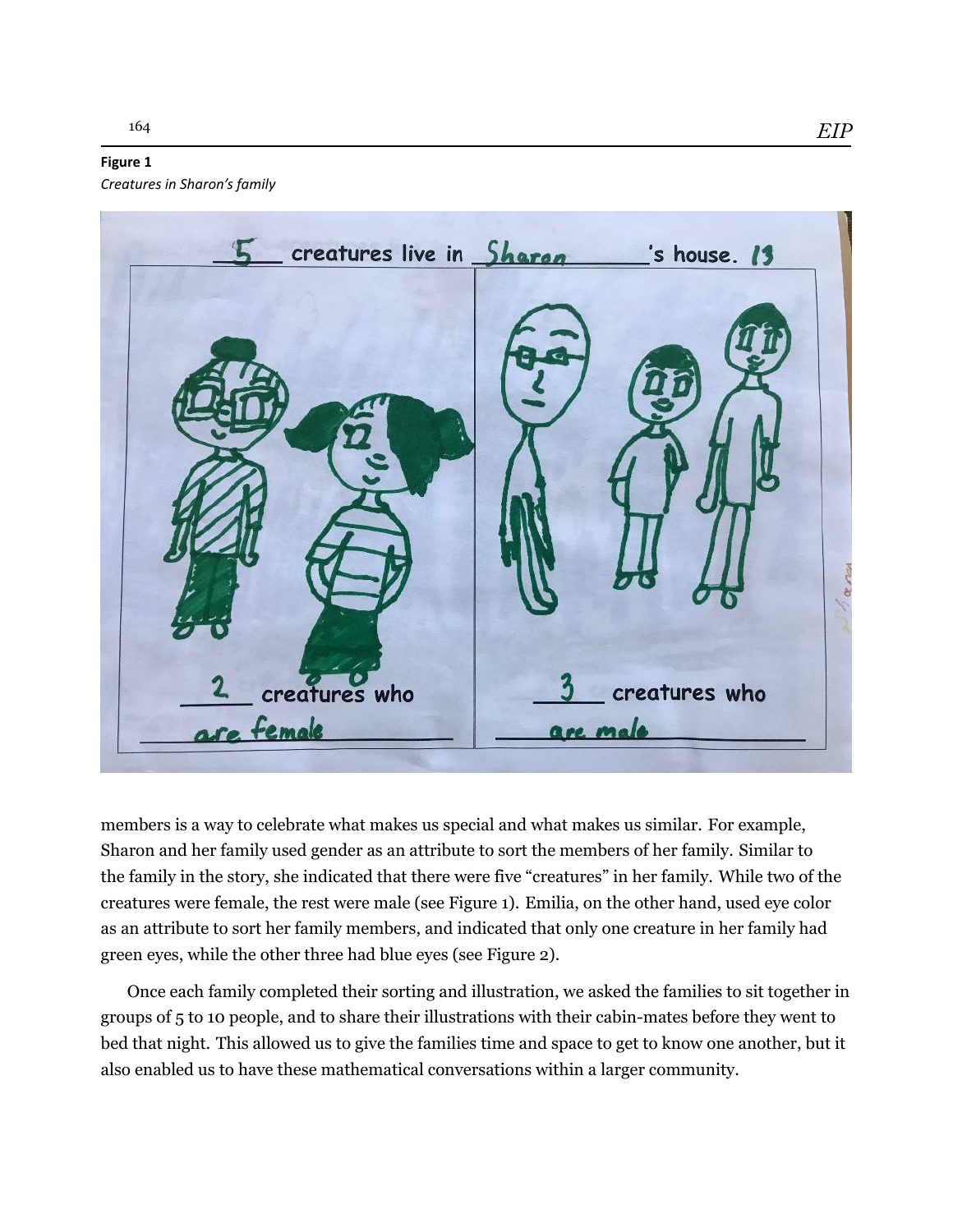#### **Figure 2**

*Creatures in Emilia's family*



### *Day 3: "Creatures of In Addition"*

On the final day of the camping trip, we asked members of each group to sit together and reflect on the conversations that they had had the day before. We requested that they think about the characteristics they had in common and the characteristics that made them unique. After giving each group enough time to reflect on these conversations, we asked them to come up with a way to sort their group members using an attribute, and illustrate two ways to sort the "creatures" in their group using the same template we had provided earlier.

After each group finalized their discussions and illustrations, we came together as a larger group and sat in a circle. One by one, we asked members of each group to sort themselves again into two sets and then stand in the middle of the circle, without telling the rest of the larger group the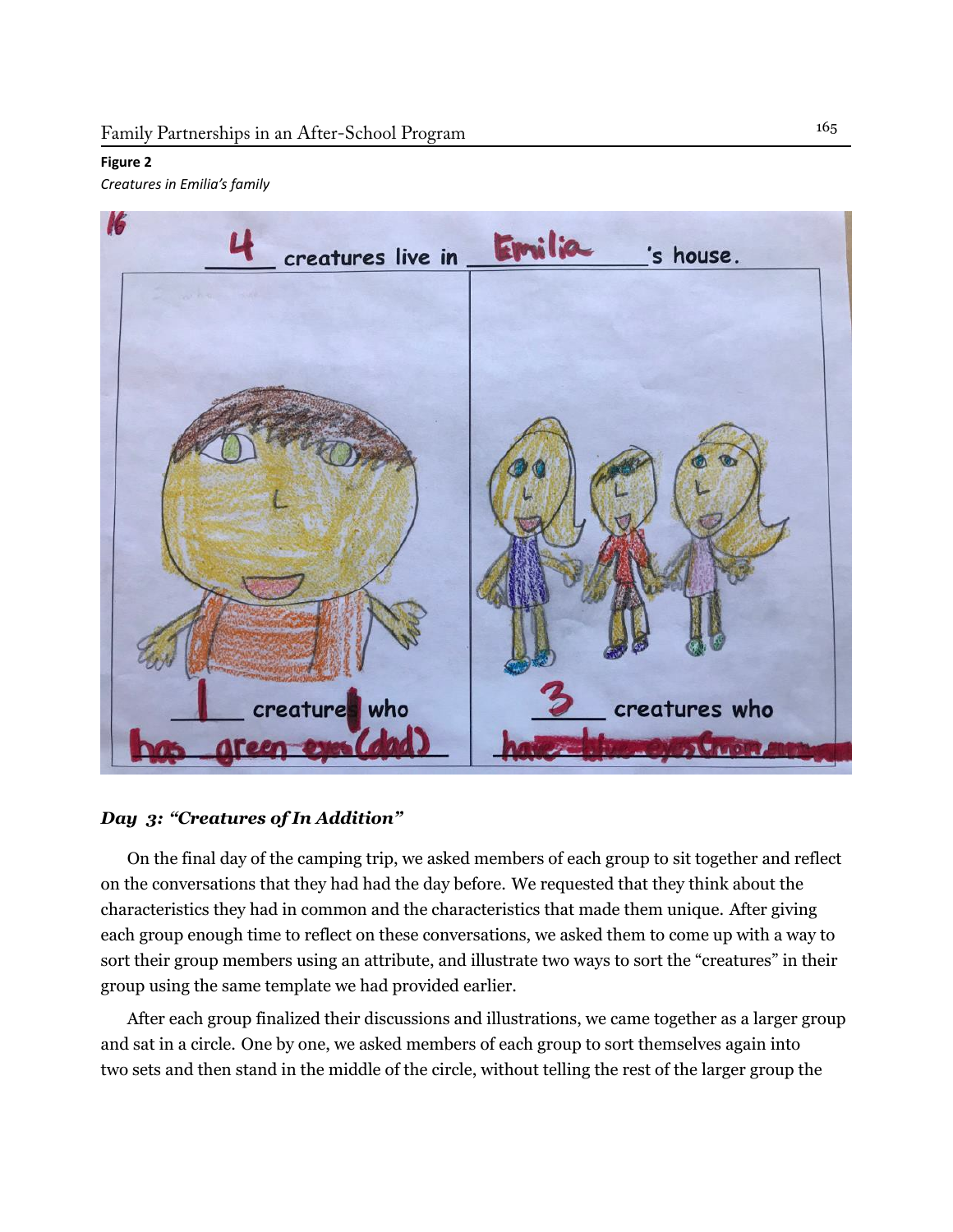#### **Figure 3**

*Creatures in Group 9*

creatures live in our cabin#9 Nata lie Denise christ creatures who are creatures who, are

attribute with which they had grouped themselves. Each In Addition member sitting in the larger circle was encouraged to observe how the group members in the middle had sorted themselves, to see if they could detect a pattern. After a few seconds, several hands shot into the air, with many eager to share their observations. However, while these observations were often accurate, they were not always correct. For example, one of the groups had used age as an attribute to sort themselves. While one sub-group consisted of people who were younger than 18 years, the other sub-group consisted of those older than 18 (see Figure 3). Some of the observers thought this group of parents and children had sorted themselves by height because members of the one sub-group happened to be shorter than the members of the other sub-group. Even though this attribute was indeed applicable to the grouping, it was not the attribute the members had used to sort themselves. The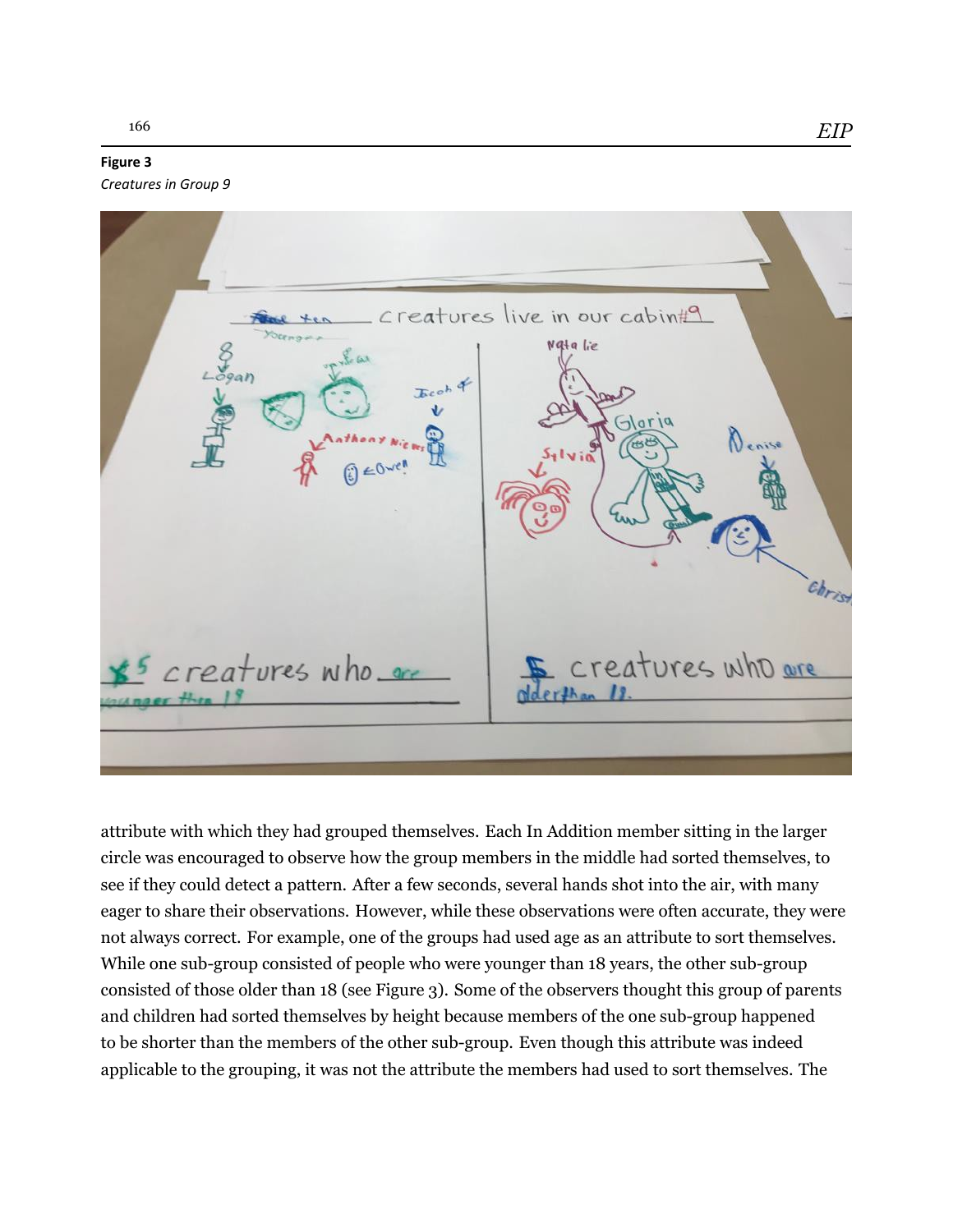parents and children soon realized that, even if an observation was accurate and applicable to the grouping in front of them, it may not necessarily be the attribute with which the "creatures" in the middle had sorted themselves. Examples such as these led us to have richer conversations about the flexibility of mathematics, and how there can be multiple ways to reach the same answer. We also talked about the importance of observing, noticing, and wondering about mathematics. Some of the parents even mentioned how surprised they were when they realized how much mathematical thinking they engaged in as they were doing these sets of activities. Others noted that they were pleasantly surprised to see that mathematics could be fun and meaningful.

#### **Concluding Remarks**

Negative attitudes toward mathematics are unfortunately far more common than they should be. Empirical evidence has consistently documented the connection between parents' own mathematics anxiety and their child's mathematics performance, and how mathematics anxiety can greatly influence a student's learning environment and their overall achievement in mathematics. In response, we designed the In Addition Afterschool Mathematics Program. This program is built around supporting mathematics thinking and discoveries by engaging the whole family, as families are seen as partners. The aim is to create an environment in which math is part of everyday life, to allow us to serve those in need while helping families realize that math is a subject for curiosity, discussion, and growth. This paper describes one way in which we can support family engagement with mathematics through children's literature. By engaging a sorting that activity that encourage families to share what makes them unique, we were able to build a bridge between mathematics at school and mathematics at home and have interactive and engaging mathematical conversations within a larger community.

#### **References**

- <span id="page-9-2"></span>Abreu, G.D., & Cline, T. (2005). Parents' representations of their children's mathematics learning in multiethnic primary schools. *British Educational Research Journal*, *31*(6), 697–722. <https://doi.org/10.1080/01411920500314869>
- <span id="page-9-0"></span>Bahr, D.L., & Garcia, L.A. (2010). *Elementary mathematics is anything but elementary*. Wadsworth, Cengage Learning.
- <span id="page-9-1"></span>Beilock, L.S., Gunderson, E.A., Ramirez, G., & Levine, S.C. (2009). Female teachers' math anxiety affects girls' math achievement. *Proceedings of the National Academy of Sciences*, *107*(5), 1860–1863. <https://doi.org/10.1073/pnas.0910967107>
- <span id="page-9-3"></span>Boaler, J. (2015). *Mathematical mindsets: Unleashing students' potential through creative math, inspiring messages and innovative teaching*. Jossey-Bass.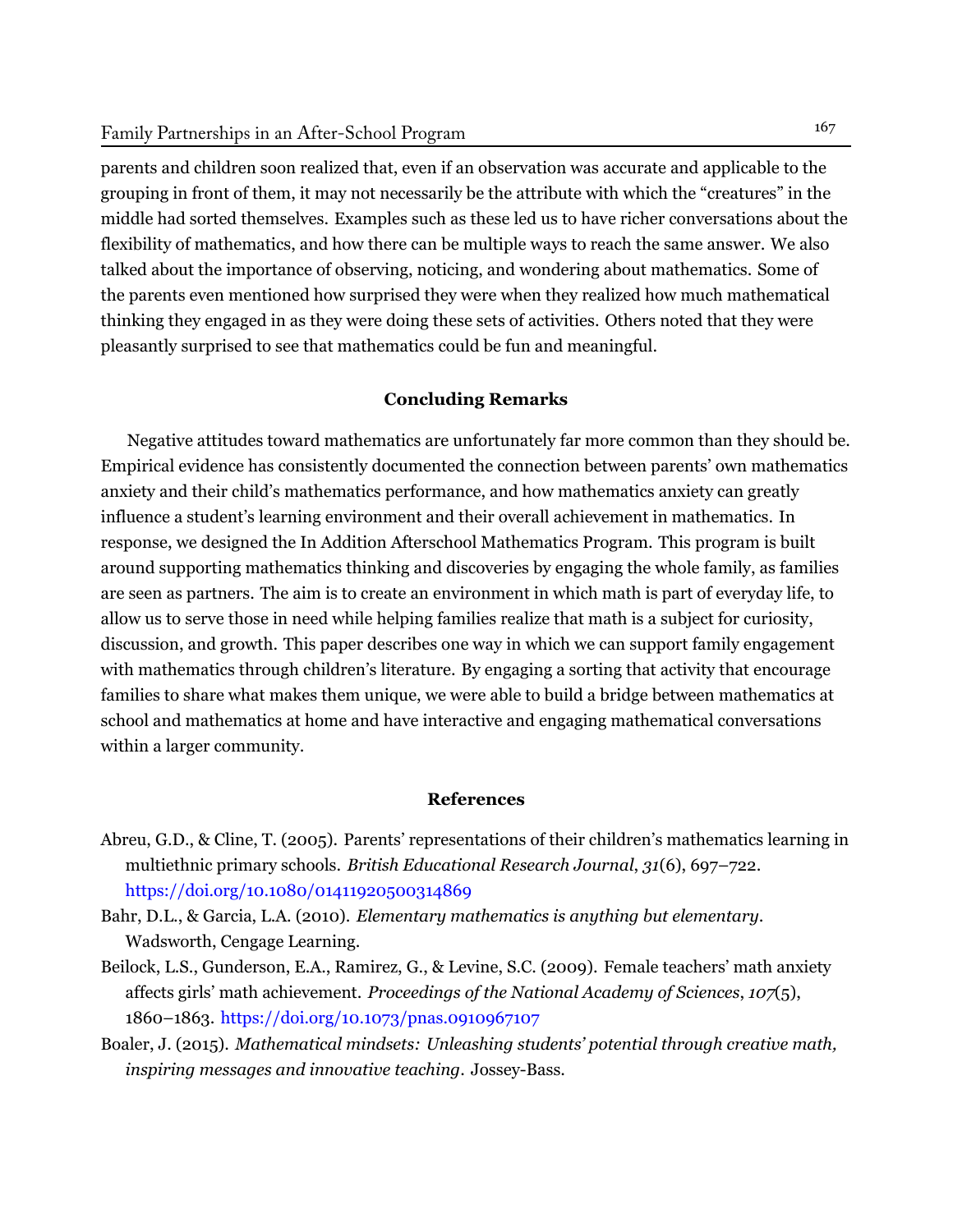- <span id="page-10-5"></span>Chang, H., & Beilock, S.L. (2016). The math anxiety–math performance link and its relation to individual and environmental factors: A review of current behavioral and psychophysiological research. *Current Opinion in Behavioral Sciences*, *10*, 33–38. <https://doi.org/10.1016/j.cobeha.2016.04.011>
- <span id="page-10-7"></span>Civil, M., & Bernier, E. (2006). Exploring Images of Parental Participation in Mathematics Education: Challenges and Possibilities. *Mathematical Thinking and Learning*, *8*(3), 309–330. https://doi.org/10.1207/s15327833mtl0803\_6
- <span id="page-10-6"></span>Civil, M., Bernier, E., & Quintos, B. (2003). *Parental involvement in mathematics: A focus on parents' voices.* [Paper presentation]. American Educational Research Association (AERA) Conference, Chicago, IL.
- <span id="page-10-13"></span>Clements, D.H., & Sarama, J. (2007). Effects of a preschool mathematics curriculum: Summative research on the Building Blocks project. *Effects of a preschool mathematics curriculum: Summative*, *38*, 136–163. <https://doi.org/10.2307/30034954>
- <span id="page-10-11"></span>Darling-Hammond, L., & Bransford, J. (Eds.). (2005). *Preparing teachers for a changing world: What teachers should learn and be able to do*. Jossey-Bass.
- <span id="page-10-0"></span>Duncan, G.J., Dowsett, C.J., Claessens, A., Magnuson, K., Huston, A.C., Klebanov, P., Pagani, L.S., Feinstein, L., Engel, M., Brooks-Gunn, J., Sexton, H., Duckworth, K., & Japel, C. (2007). School readiness and later achievement. *Developmental Psychology*, *43*(6), 1428–1446.
- <span id="page-10-4"></span>Epstein, J.L. (1992). School and family partnership. In Alkin, M. (Ed.), *Encyclopedia of educational research* (6 ed) (pp. 1139–1151). New York: MacMillan.
- <span id="page-10-9"></span>Epstein, J.L. (2018). *School, family, and community partnerships* (4 ed). Westview Press. Retrieved from <https://eric.ed.gov/?id=ED586508>
- <span id="page-10-10"></span>Garcia, E., & Weiss, E. (2017). E*ducation inequalities at the school starting gate: Gaps, trends, and strategies to address them*. Economic Policy Institute.
- <span id="page-10-14"></span>Ginsburg, H.P., Lee, J., & Boyd, J. (2008). Mathematics Education for Young Children: What It is and How to Promote It. *Society for Research in Child Development, Social Policy Report*, *22*,  $3 - 22.$
- <span id="page-10-8"></span>Henderson, A., & Mapp, K.L. (2002). *A new wave of evidence: The impact of school, family and community connections on student achievement.* Southwest Educational Development Lab.
- <span id="page-10-1"></span>Heystek, J. (2003). Parents as Governors and Partners in Schools. *Education and Urban Society*, *35*(3), 328–351. <https://doi.org/10.1177/0013124503035003005>
- <span id="page-10-2"></span>Hoover-Dempsey, K.V., Bassler, O.C., & Burow, R. (1995). Parents' Reported Involvement in Students' Homework: Strategies and Practices. *The Elementary School Journal*, *95*(5), 435–450.
- <span id="page-10-12"></span>Jenkins, E. (2001). *Five Creatures*. Scholastic.

<span id="page-10-3"></span>Jeynes, W. (2010). The salience of the subtle aspects of parental involvement and encouraging that